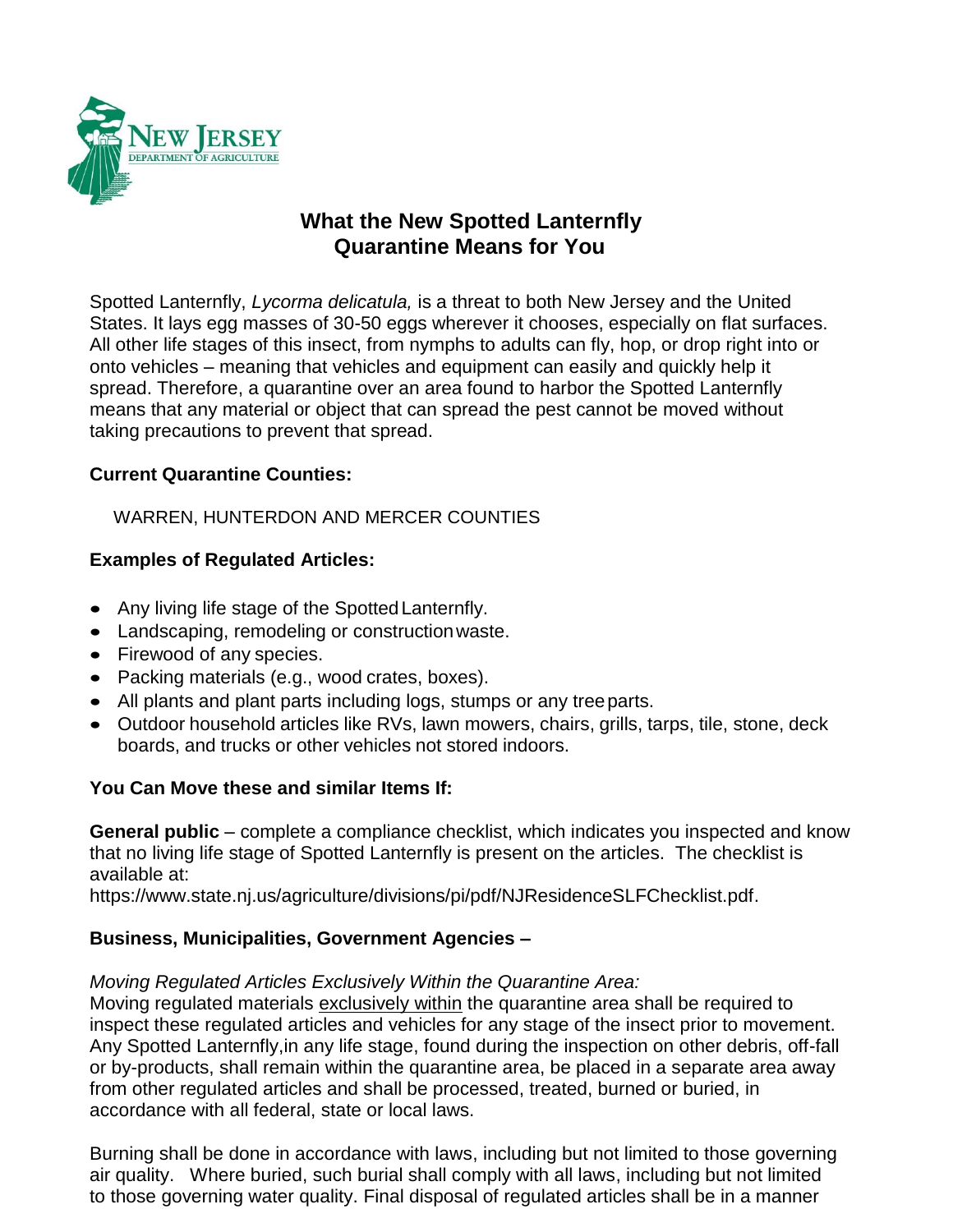that does not leave material which may be infected or allow movement of the Spotted Lanternfly. Regulated articles must be shipped within five (5) days of inspection, processing or treatment and safeguarded in such a manner, such as storage inside an enclosed building or shrink wrapping, as to prevent infestation.

#### *Moving Regulated Materials in and out of Quarantine Zones:*

A permit is required for those located or working in and out of both the New Jersey and Pennsylvania quarantine, who move vehicles, products or other conveyances into or out of the quarantine zone. This permit may be obtained through the Pennsylvania Department of Agriculture and is recognized for use by the New Jersey Department of Agriculture, and other states.

To obtain a permit, a designated individual from an organization must receive training and pass an online test to demonstrate a working knowledge and understanding of the pest and quarantine requirements. Training of other employees, inspection of vehicles and products, and removal of living life stages of spotted lanternfly must be completed. The permit shows you have the understanding to identify the pest and can ensure the items you transport aren't carrying it.

#### **To Obtain a Permit for Business, Municipalities, Government Agencies:**

- Managers, supervisors, or persons with authority for your agency work group must receive approved training. Training is available online, or at a training session sponsored by Penn State University Extension, the Pennsylvania Department of Agriculture, or individuals who have participated in the "Train the Trainer" sponsored by the Department.
- Online permit training can be found in the right-hand menu a[t](http://www.agriculture.pa.gov/Plants_Land_Water/PlantIndustry/Entomology/spotted_lanternfly/quarantine/Pages/default.aspx) [http://www.agriculture.pa.gov/Plants\\_Land\\_Water/PlantIndustry/Entomology/spotted\\_lante](http://www.agriculture.pa.gov/Plants_Land_Water/PlantIndustry/Entomology/spotted_lanternfly/quarantine/Pages/default.aspx) [rnfly/quarantine/Pages/default.aspx](http://www.agriculture.pa.gov/Plants_Land_Water/PlantIndustry/Entomology/spotted_lanternfly/quarantine/Pages/default.aspx)
- A designated manager or supervisor taking the multiple-choice exam must receive a passing grade of at least 70 percent. The agency name, number of vehicles and/or conveyances, address, and contact information is required to complete the exam.
- The manager or supervisor taking the exam agrees to train *all* employees in the work group to identify the pest and prevent it from movement on products, vehicles and other conveyances.
- The permit will be delivered after confirmation of passing the exam.
- The permit must also be forwarded to the Department by email [slf](mailto:slf-plantindustry@ag.nj.gov)[plantindustry@ag.nj.gov.](mailto:slf-plantindustry@ag.nj.gov)
- The permit must be kept inside the agency vehicle when working within or outside of the quarantine zone.
- Recordkeeping of training, inspection of vehicles, and control measures taken (such as vehicle washes, destruction of living lanternfly, etc.) must be maintained for a minimum of two years.
- Contractors and subcontractors working within or outside of the quarantine are required to have a permit.

### **Treatment of Infested Property:**

• Organizations are responsible for controlling or eliminating any life stage of Spotted Lanternfly on their property, vehicles, and equipment.